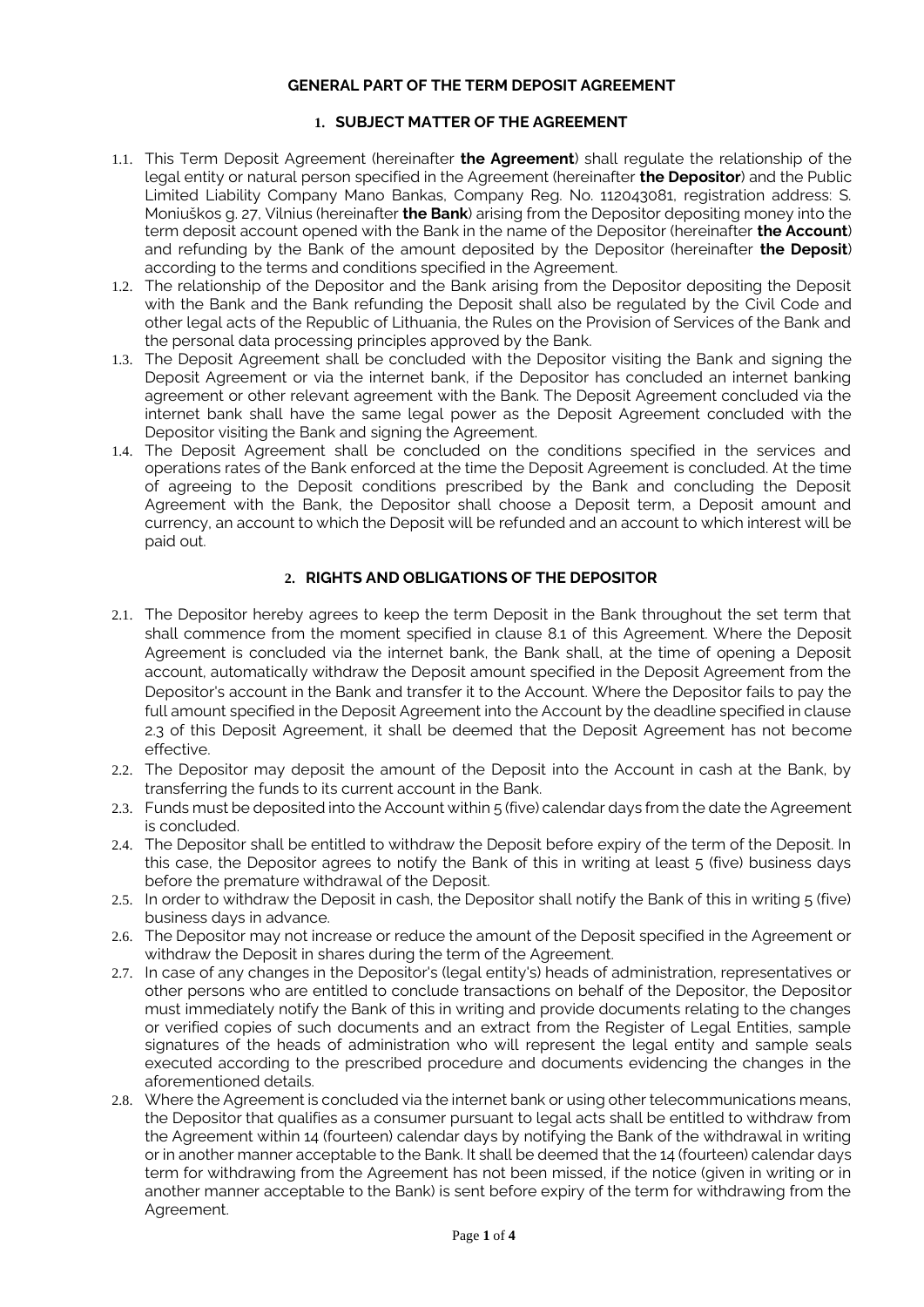- 2.9. In case where the Depositor avails of its right to withdraw from the Agreement within 14 (fourteen) calendar days from the date the Agreement is concluded, interest on the Deposit shall not be paid out. The Bank shall transfer the Deposit to the Depositor's account specified in the Agreement and close the Account on the last day of validity of the Agreement.
- 2.10. The Depositor that qualifies as a consumer pursuant to legal acts shall lose the right to withdraw from the Agreement, if it does not avail of this right within 14 (fourteen) calendar days from the date the Agreement is concluded.

## **3. RIGHTS AND OBLIGATIONS OF THE BANK**

- 3.1. The Bank hereby agrees, according to the conditions and procedure prescribed by this Agreement:
	- 3.1.1. To open the Account for the Depositor and credit the Deposit amount into the Account according to the procedure prescribed by this Agreement.
	- 3.1.2. To pay an annual interest on the Deposit held with the Bank until expiry of the term of the Deposit.
	- 3.1.3. To ensure the confidentiality of the Depositor, the Account and all the operations relating to the Account, except in cases provided for by legal acts. The Bank shall only provide information about the status of the Account and the operations relating to the Account to the Depositor or the Depositor's authorised representative. Information about the Depositor and the Account may only be provided to other parties without the Depositor's consent according to the procedure and in the cases prescribed by legal acts and/or this Agreement.
	- 3.1.4. To ensure the protection of the collected personal data and to process the personal data according to the procedure prescribed by legal acts and the personal data processing principles approved by the Bank.
- 3.2. The Bank shall be entitled to unilaterally terminate the Agreement by giving the Depositor written notice to that effect 30 (thirty) calendar days prior to termination. After the Agreement is terminated, interest on the Deposit shall not accrue.

### **4. INTEREST**

- 4.1. Interest on the Deposit shall accrue from the day succeeding the day on which the Depositor deposits the Deposit amount into the Account, i.e. interest shall not accrue for the day on which the funds are deposited.
- 4.2. The Bank shall pay interest on the Deposit to the Depositor on the day succeeding the date of expiry of the term of the Agreement. Where the Depositor, at the time the Agreement is concluded, opts for the periodical payout of interest, interest may be periodically transferred to the interest payout account indicated by the Depositor. In this case, the interest rate set by the Bank shall apply. No interest shall be due on interest.
- 4.3. Where the Depositor withdraws the Deposit before expiry of the set Deposit term, the Bank shall not pay out any interest on the Deposit.
- 4.4. Where the Depositor withdraws the Deposit before expiry of the set Deposit term and interest has been paid out, the amount of the Deposit to be refunded shall be reduced by the amount of the paid out interest.
- 4.5. Interest shall accrue on the actual amount available in the Account, assuming that a year has 360 days and a month has 30 calendar days.
- <span id="page-1-0"></span>4.6. The interest rate applicable to the Deposit with the term expiring after at least one year may be adjusted by decision of the Bank. The Depositor shall be notified of this by registered letter, or via the internet bank, or to the e-mail address indicated by the Depositor at least 10 (ten) calendar days before the interest rate is adjusted. Where the Depositor does not express in writing its wish to terminate this Agreement within 10 (ten) calendar days from the date the notice is sent, the Bank shall pay on the Deposit the adjusted interest rate approved by the Bank from the first day of the succeeding calendar month. Where the Depositor expresses its wish to terminate this Agreement within 10 (ten) calendar days from the date the notice about the adjusted interest rate is sent, the Agreement shall be terminated and the Deposit shall be refunded to the Depositor together with the accrued interest for the actual term the Deposit was kept in the Bank.
- <span id="page-1-1"></span>4.7. The Bank shall be entitled to unilaterally amend the provisions of the Agreement related to interest while disregarding the remaining term until expiry of the Deposit term, if the State authorities, administrative authorities and/or the Bank of Lithuania adopt any legal acts regulating the deposit policy (payment of taxes on deposit interest, setting of interest rates, etc.) that are binding on credit institutions.

# **5. REPRESENTATIONS AND CONFIRMATIONS OF THE DEPOSITOR**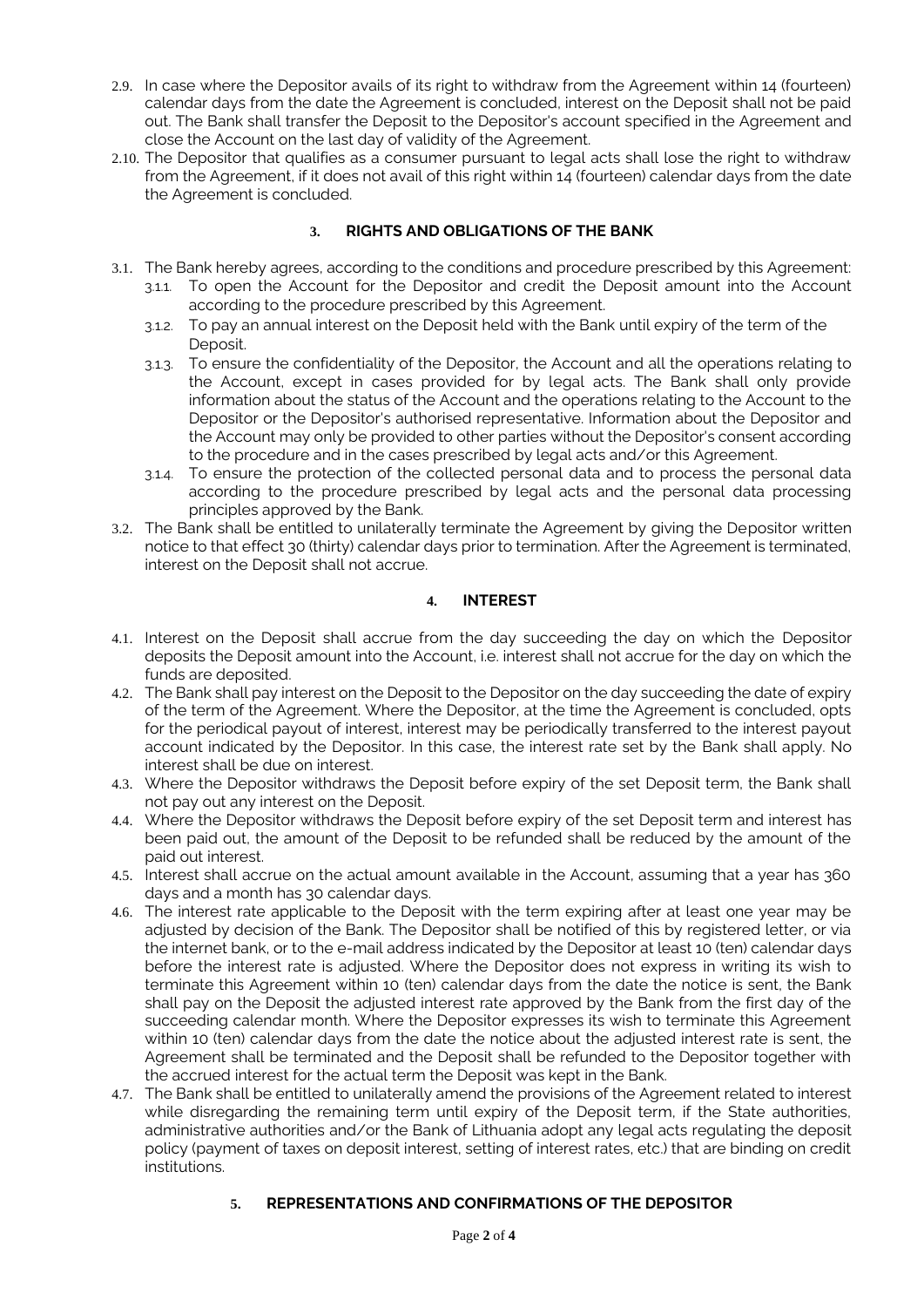- 5.1. The Depositor hereby represents and confirms that:
	- 5.1.1. The Depositor has familiarised itself with the Deposit Insurance Conditions. The Deposit Insurance Conditions shall constitute an integral part of this Agreement. The Depositor may also consult the Deposit Insurance Conditions on the internet website of the Bank.
	- 5.1.2. The Depositor is aware that the Bank is entitled to unilaterally amend this Agreement in the cases and according to the procedure prescribed in this Agreement.

### **6. EXTENSION OF THE TERM OF THE AGREEMENT**

- 6.1. At the Depositor's request, the Bank shall, using the method of extension of the Agreement indicated by the Depositor, automatically extend this Agreement for the same term for which it was concluded. Where the Bank does not accept any deposits for such a term, the Agreement shall be extended for the closest term for which the Bank accepts deposits. During the extended term, the Deposit shall be subject to the interest rate that set by the Bank for deposits of this term on the day the Agreement is extended. The Depositor shall agree to the new conditions prescribed by the Bank, if, by the date on which the Deposit is automatically extended, the conditions prescribed by this Agreement are amended.
- 6.2. With consideration of the method of extension of the Agreement indicated by the Depositor, if, upon expiry of the set Deposit term, the Depositor does not withdraw its funds on the day specified in the Agreement, the accrued interest amount will be transferred to the Depositor's current account (the method of extension excluding interest) or to the Deposit account (the method of extension including interest). Upon extending the Agreement, the interest accrued in the Account will be transferred to the interest payout account, provided that the Depositor has opted for this at the time of signing the Agreement.
- 6.3. The number of automatic extensions of the Deposit Agreement shall not be limited; the automatic extension clause shall be cancelled at the Depositor's request to that effect.

# **7. EXAMINATION OF CLAIMS AND SETTLEMENT OF DISPUTES**

- 7.1. Where the Depositor believes that the Bank has infringed upon its rights or legitimate interests, the Depositor must first of all contact the Bank in writing within 3 (three) months from the date on which the Depositor became or ought to have become aware of the infringement upon its rights or legitimate interests and specify its claim and the circumstances of the dispute. The Bank shall examine an application of the Depositor that qualifies as a consumer pursuant to legal acts and provide a response to the application within 15 (fifteen) business days from the date the application is received, in other instances within 30 (thirty) business days, unless laws provide differently. The Bank shall examine the applications referred to herein free of charge. Where the Depositor that qualifies as a consumer pursuant to legal acts is not satisfied with the Bank's response or where the Depositor does not receive a response within the time limit referred to above, the Depositor shall be entitled, within 1 (year) from the date of applying to the Bank, apply to the Bank of Lithuania, address: Žirmūnų g. 151, LT-09128 Vilnius, website: www.lb.lt, and request a preliminary extrajudicial dispute resolution according to the procedure prescribed by legal acts. The requirements applicable to the application are prescribed by the Law on the Bank of Lithuania of the Republic of Lithuania, the Law on the Protection of Consumer Rights of the Republic of Lithuania and other legal acts of the Republic of Lithuania.
- 7.2. The other rights of the Depositor and the remedies for defending the possibly infringed rights and legitimate interests are provided for in the Law on the Protection of Consumer Rights of the Republic of Lithuania, the Civil Code of the Republic of Lithuania and other legal acts of the Republic of Lithuania.

# **8. MISCELLANEOUS PROVISIONS**

- 8.1. The Agreement shall become effective from the day on which the Depositor or other person deposits the full Deposit amount into the Account. Where the Deposit is deposited into the Account by wire transfer, the Agreement shall become effective from the day the full Deposit amount is credited to the settlement account in the Bank.
- 8.2. The Bank shall be entitled to unilaterally amend the provisions of this Agreement by notifying the Depositor of this in writing 30 (thirty) calendar days in advance. The Bank may not unilaterally change the Deposit term or the interest payable on the Deposit that are set at the time the Agreement is concluded or extended, except in the cases envisaged in clauses [4.6](#page-1-0) and [4.7](#page-1-1) of the Agreement. Where the Depositor does not agree to the provisions of the Agreement unilaterally amended by